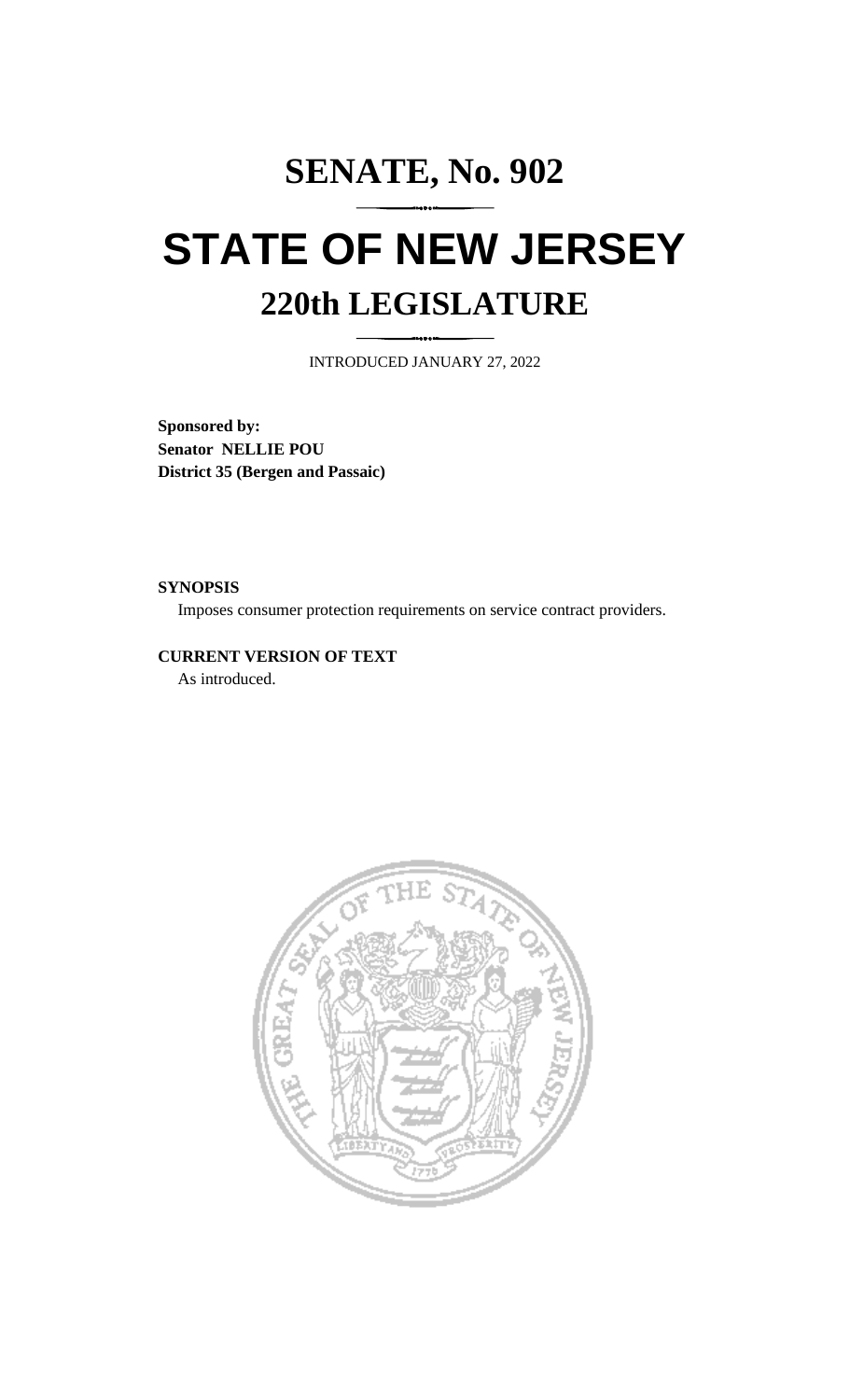**AN ACT** concerning service contracts and amending and supplementing P.L.2013, c.197. **BE IT ENACTED** *by the Senate and General Assembly of the State of New Jersey:* 1. Section 1 of P.L.2013, c.197 (C.56:12-87) is amended to read as follows: 1. As used in this act: "Administrator" means a person who performs the third-party administration of a service contract, pursuant to the provisions of section 5 of **[**this act**]** P.L.2013, c.197 (C.56:12-91), on behalf of a provider. "Consumer" means a natural person who buys other than for purposes of resale any property that is distributed in commerce and that is normally used for personal, family, or household purposes and not for business or research purposes. "Director" means the Director of the Division of Consumer Affairs in the Department of Law and Public Safety. "Division" means the Division of Consumer Affairs in the 21 Department of Law and Public Safety. "Emergency, life safety, or property safety goods" means any goods provided for installation in, as part of, or for addition to, a system designed to prevent, respond to, alert regarding, suppress, control, or extinguish an emergency or the cause of an emergency, or assist evacuation in the event of an emergency, which emergency could threaten life or property. Examples of these systems include fire alarm, fire sprinkler, fire suppression, fire extinguisher, security, gas detection, intrusion detection, access control, video surveillance and recording, mass notification, public address, emergency lighting, patient wandering, infant tagging, and nurse call. "Leased motor vehicle excess wear and use protection" means the repair, replacement, or maintenance of property, or indemnification for repair, replacement, or maintenance, due to excess wear and use, damage for items such as tires, paint cracks or chips, interior stains, rips or scratches, exterior dents or scratches, windshield cracks or chips, missing interior or exterior parts or excess mileage that results in a lease-end charge, or any other charge for damage that is deemed as excess wear and use by a lessor under a motor vehicle lease. "Maintenance agreement" means a contract of limited duration that provides for scheduled maintenance only, and does not include repair or replacement of the property subject to the contract.

**Matter underlined thus is new matter.**

**EXPLANATION – Matter enclosed in bold-faced brackets [thus] in the above bill is not enacted and is intended to be omitted in the law.**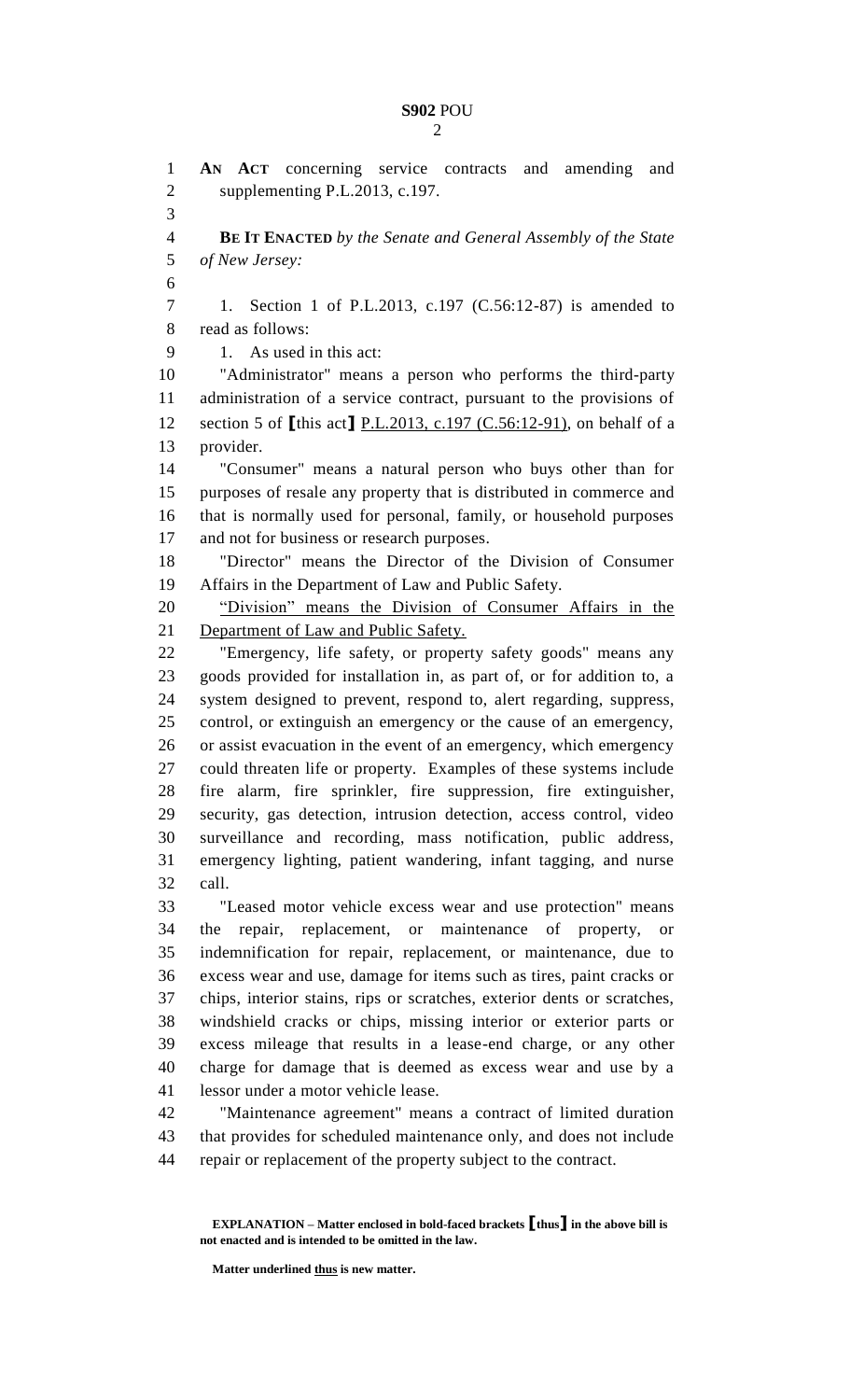"Motor vehicle ancillary protection product" means a contract or agreement between a provider and a consumer for a specific duration, for a provider fee or other separately stated consideration, to perform one or more of the following with respect to a motor vehicle: (1) the repair or replacement of tires or wheels on a motor vehicle damaged as a result of coming into contact with road

 hazards including but not limited to potholes, rocks, wood debris, metal parts, glass, plastic, curbs, or composite scraps;

 (2) the removal of dents, dings, or creases on a motor vehicle that can be repaired using the process of paintless dent removal without affecting the existing paint finish and without replacing vehicle body panels, sanding, bonding, or painting;

 (3) the repair of small motor vehicle windshield chips or cracks which may include replacement of the windshield for chips or cracks that cannot be repaired;

 (4) the replacement of a motor vehicle key or key-fob in the event that the key or key-fob becomes inoperable or is lost or stolen;

(5) leased motor vehicle excess wear and use protection; or

 (6) other services which may be approved by the director, that are consistent with the provisions of P.L.2013, c.197 (C.56:12-87 et seq.).

 "Non-original manufacturer's part" means a replacement part not made for or by the original manufacturer of the property, commonly referred to as an "after market part."

 "Person" means any natural person, company, corporation, association, society, firm, partnership, or other similar legal entity.

 "Premium" means the consideration paid to an insurer for a reimbursement insurance policy, and is subject to any applicable premium tax.

 "Provider" means a person who is contractually obligated to the service contract holder under the terms of the service contract, and an administrator.

 "Provider fee" means the consideration paid by a consumer for a service contract, and is not subject to any premium tax.

 "Public utility" means a public utility as defined in subsection a. of R.S.48:2-13.

 "Reimbursement insurance policy" means a policy of insurance issued to a provider to either provide reimbursement to, or payment on behalf of, the provider under the terms of the insured service contracts issued or sold by the provider, or, in the event of the provider's non-performance, to provide or pay for, on behalf of the provider, all covered contractual obligations incurred by the provider.

 "Service contract" means a contract or agreement between a provider and a consumer for any duration, for a provider fee or other separately stated consideration, to perform, or to provide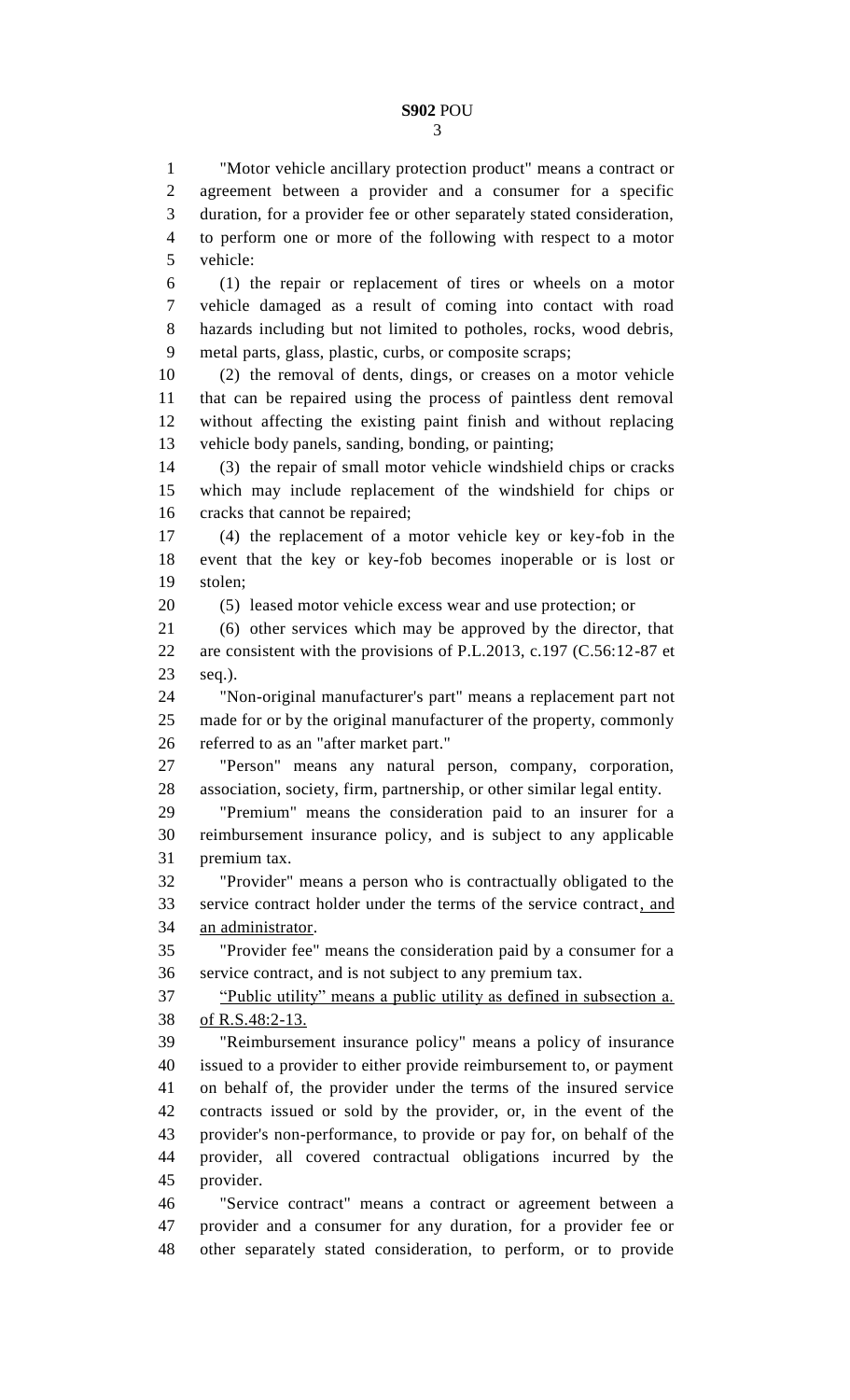indemnification for the performance of, the maintenance, repair, replacement, or service of property for the operational or structural failure of the property due to a defect in materials or workmanship or due to normal wear and tear, and which may include additional provisions for incidental payment of indemnity under limited circumstances. In the case of a motor vehicle, such circumstances may include towing, rental, and emergency road services, and other road hazard protections. A service contract may provide for the maintenance, repair, replacement, or service of the property for damage resulting from power surges or interruption, or accidental damage from handling. A service contract also includes a motor vehicle ancillary protection product. Service contracts may provide for leak or repair coverage to house roofing systems. A "service contract" does not include a contract in writing to maintain structural wiring associated with the delivery of cable, telephone, or other broadband communication services or a contract in writing related to the delivery of satellite television or broadband communication services.

 "Service contract holder" or "contract holder" means a consumer who is the purchaser of a service contract or is entitled to the contractual benefits under the terms of the contract.

 "Warranty" means a warranty made solely by the manufacturer, importer, or seller of property or services without additional consideration, that is incidental to, and not negotiated or separated from, the sale of the property or services, that guarantees indemnity for defective materials, parts, mechanical or electrical breakdown, labor, or workmanship, or provides other remedial measures, including repair or replacement of the property or repetition of services.

(cf: P.L.2020, c.86, s.1)

 2. Section 3 of P.L.2013, c.197 (C.56:12-89) is amended to read as follows:

 3. A provider of service contracts issued, offered for sale, or sold in this State, shall not use in its name, products, descriptions of products, advertisements or any other materials the words "insurance," "casualty," "surety," "mutual" or any other word descriptive of the insurance, casualty, or surety business, **[**or**]** and shall not use a name deceptively similar to the name or description of any insurance or surety corporation, or to the name of any other provider registered pursuant to section 4 of **[**this act, but may use the word "guaranty" or similar word**]** P.L.2013, c.197 (C.56:12-90) except that nothing in this section shall prevent a provider of service contracts issued, offered for sale, or sold in this State, from using the terms to indicate that service contracts do not constitute insurance, guaranties, or warranties. A provider of service contracts issued, offered for sale, or sold in this State may use in its name, products, descriptions of products, advertisements or any other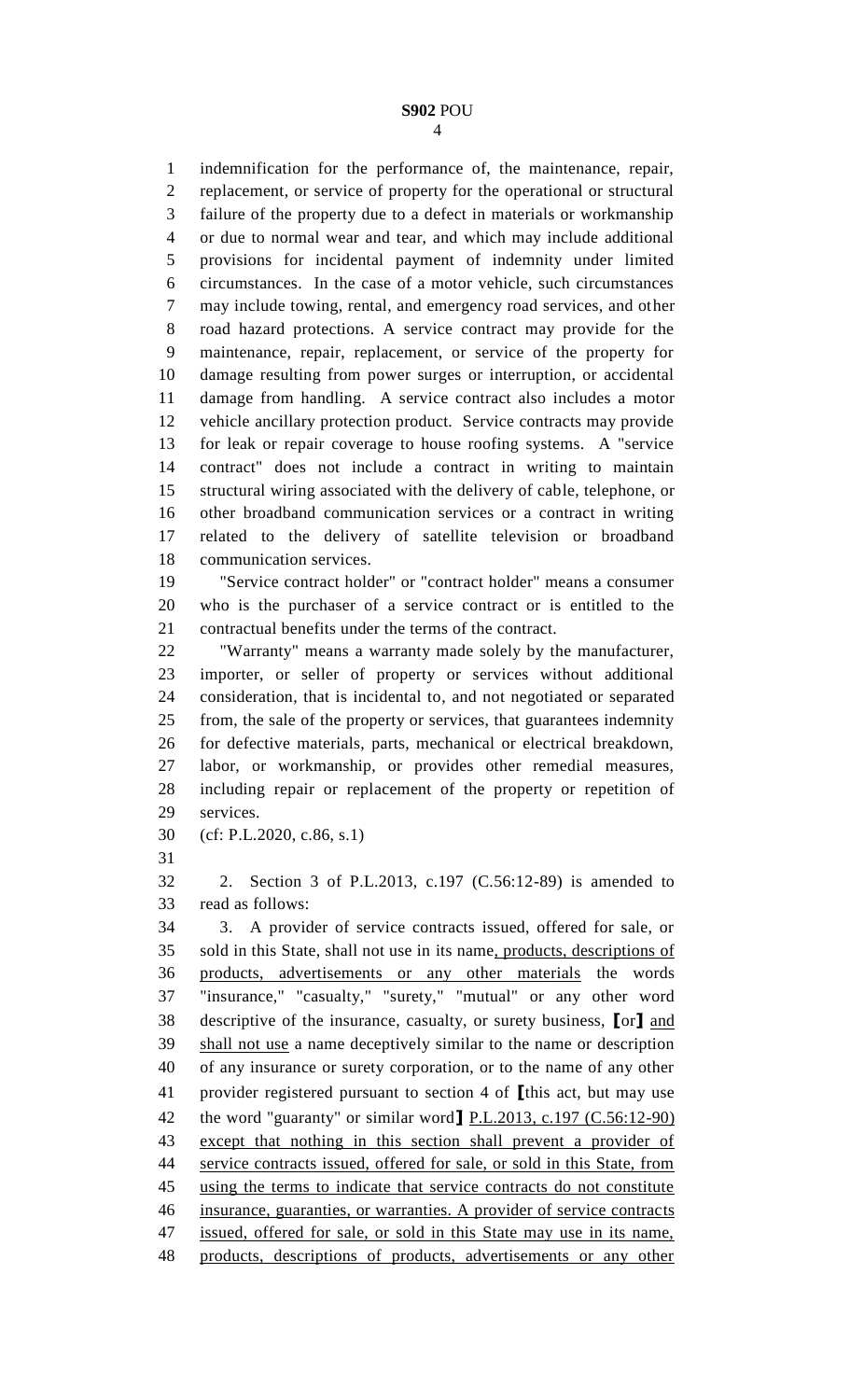1 materials the words "guaranty" or "warranty," but only if when using that term the provider clearly and conspicuously discloses that the service contract issued, offered for sale or sold is not in the 4 nature of a guaranty or warranty as that term is legally defined and commonly understood. Nothing in this section shall prevent the use of the term "extended warranty" to describe a product issued, offered for sale, or sold in this State if the product accurately extends the identical coverages of an original equipment manufacturer warranty and the provider accurately sets forth the terms and source of the original equipment manufacturer warranty upon which the product is based and clearly and conspicuously discloses that the product is a service contract offered under 13 P.L.2013, c.197 (C.56:12-87 et al.). (cf: P.L.2013, c.197, s.3) 3. Section 4 of P.L.2013, c.197 (C.56:12-90) is amended to read as follows: 4. a. A person shall not issue, offer to sell, or sell service contracts in this State unless the provider complies with one or more of the following means of assuring faithful performance to its contract holders: (1) each service contract shall be insured under a reimbursement insurance policy issued by an insurer licensed, registered, or otherwise authorized to transact the business of insurance in this State, and which complies with the provisions of section 6 of **[**this act**]** P.L.2013, c.197 (C.56:12-92); (2) a funded reserve account shall be established and maintained for its obligations under each contract issued and outstanding in this State, with reserves calculated at not less than 40% of gross consideration received, then less the amount of claims paid under those contracts. If those reserves fall below the minimum required, the provider has 90 days to come into compliance without violating this section. The reserve account shall be subject to examination and review by the director pursuant to section 10 of **[**this act**]** P.L.2013, c.197 (C.56:12-96); or (3) alone or together with the provider's parent or other affiliated corporation, the provider shall maintain a net worth or stockholders' equity of not less than \$100,000,000. Upon request by the director, the provider shall provide the director with a copy of the provider's or its parent's or other affiliated corporation's most recent Form 10-K or Form 20-F, or successor form containing substantially the same information, filed with the Securities and Exchange Commission within the last 12-month period, or if the provider, or parent or other affiliated corporation, does not file this form with the Securities and Exchange Commission, a copy of the entity's audited financial statements, which show a net worth of the provider, or parent or other affiliated corporation, of not less than \$100,000,000. If the provider's parent's or other affiliated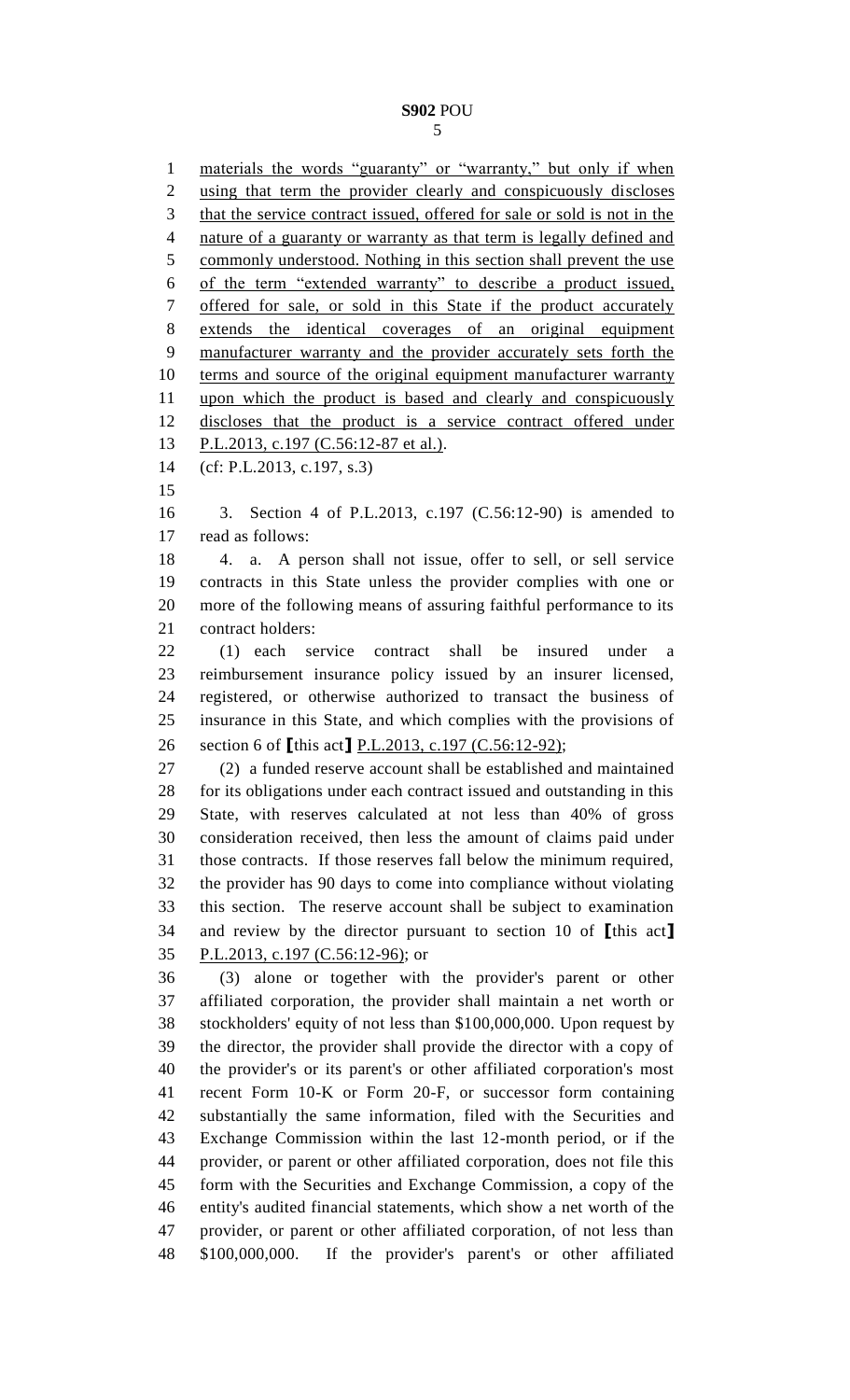corporation's form or financial statements are filed to meet the provider's means of assuring faithful performance to its contract holders, the parent or other affiliated corporation shall agree to guarantee the obligations of the provider.

 b. Except **[**for**]** with respect to a provider that complies with paragraph (1) or (3) of subsection a. of this section or with respect to an insurer that the Commissioner of Banking and Insurance has determined meets financial solvency standards established under Title 17 of the New Jersey Statutes, in addition to the requirements set forth in subsection a. of this section, the provider shall **[**not be subject to any additional financial security requirements by the director**]** maintain a bond, having a value of not less than five percent of the gross consideration received per annum, less claims paid, on the sale of the service contract for all service contracts issued and in force, but not less than \$25,000, in order to issue, offer, or sell service contracts in this State. The provider shall name the division as a party on the bond, and shall notify the division, in writing, in the event of the cancellation or non-renewal of the bond.

 c. In addition to any applicable damages and penalties pursuant to subsection a. of section 10 of P.L.2013, c.197 (C.56:12-96), a person who **[**sells**]** provides or administers a service contract that is not in compliance with P.L.2013, c.197 (C.56:12-87 et al.) or that is issued by a provider that is not in compliance with P.L.2013, c.197 (C.56:12-87 et al.) shall be jointly and severally liable for all covered contractual obligations arising under the terms of such contract or any service contract **[**sold**]** issued at a time when the provider of the contract is non-compliant.

(cf: P.L.2013, c.197, s.4)

 4. (New section) A provider shall disclose, in a manner and form prescribed by the director the following:

 4 a. the identities of all of the principals of the provider that sell or provide service contracts in the United States; and

 b. information regarding any litigation or enforcement matters concerning service contracts filed or prosecuted during the prior five years in which a principal identified in subsection a. of this section was named or involved; and

 c. information concerning the provider's business operations, which shall include the total amounts collected in providers fees and the total amounts paid out in claims or charges for services provided under the contract.

 5. (New section) a. A service contract that is not offered by a public utility but which is advertised by any entity, including an entity affiliated with a public utility, using a public utility's trade name, or other identifying information, shall not qualify as exempt pursuant to section 2 of P.L.2013, c.197, s.2 (C.56:12-88).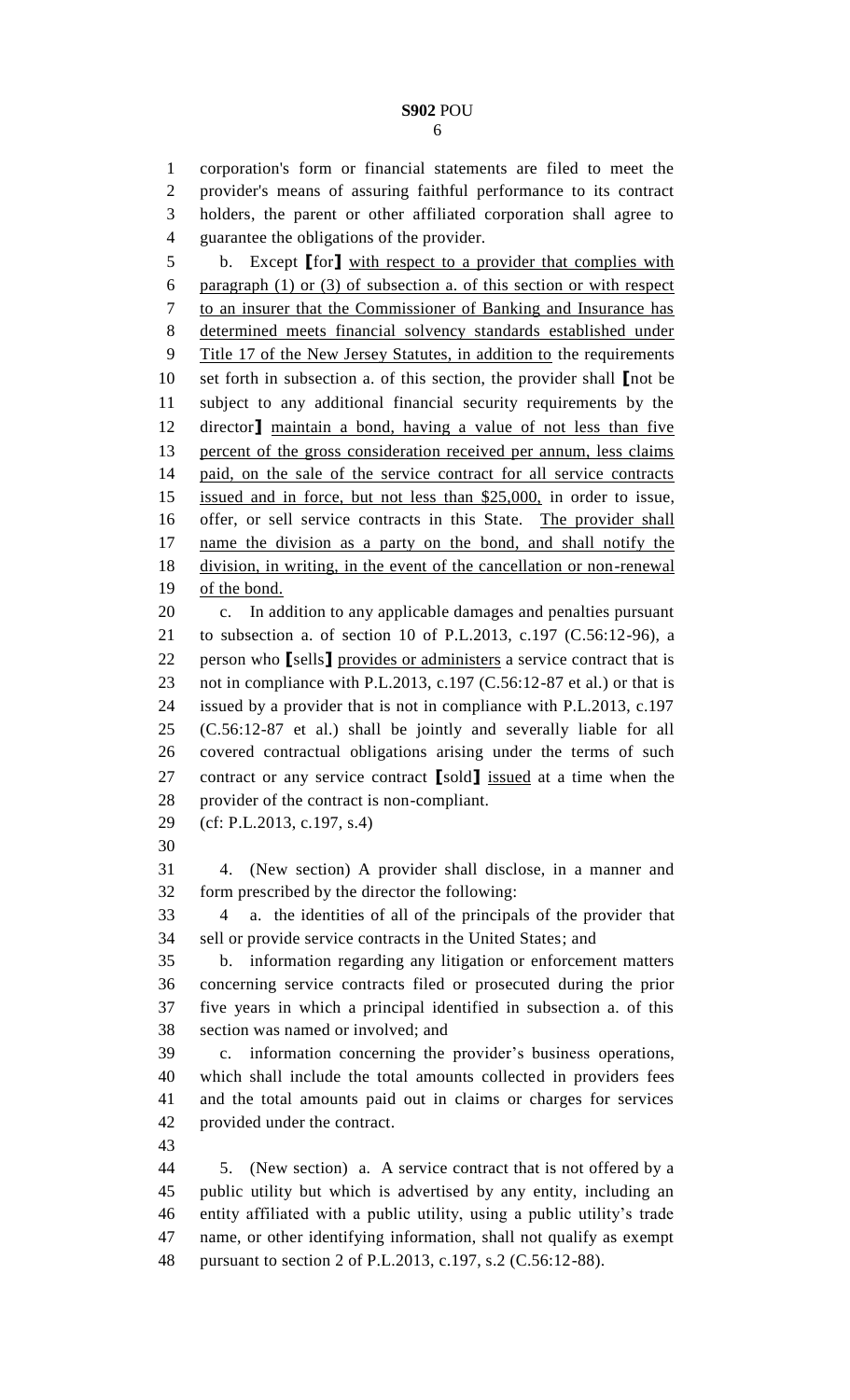entity other than a public utility in a manner that uses a public utility's trade name or other identifying information, shall clearly and prominently disclose: (1) that the service contract is not being offered by the public utility but by a third party entity that is not part of the public utility, and that an entity other than the public utility will be responsible for performing the services advertised; (2) the name of the provider that offers the service contract; (3) the provider's contact information; (4) that the communication is an advertisement; and (5) if applicable, that the billing for the provider's services will be conducted through a public utility and that the public utility is an entity other than the provider. 6. (New section) a. No provider shall issue, sell, or offer to sell a service contract in this State, unless the provider has registered with the division. b. The registration application and renewal shall be on a form provided by the division and shall: (1) disclose the address, ownership, and nature of business of the provider; (2) be renewed annually on July 1 or other date established by the director; and (3) be accompanied by a fee of \$300 per registration and annual renewal.

 c. A registration application or registration renewal shall not be considered filed until all required information and fees are received by the division.

 d. Any provider that fails to register prior to the sale of a service contract shall pay a late filing fee of \$100 for each 30-day period, or portion thereof, that the registration is late. A provider that fails to timely renew its registration shall pay a late fee of \$50 for each 30-day period, or portion thereof, that the annual renewal filing fee is late. The late fees authorized by this subsection shall be in addition to all other penalties authorized by law, including civil penalties for the sale of any service contract while unregistered.

 e. The director may refuse to issue or renew, and may revoke or suspend, any registration for failure to comply with, or violation 41 of, the provisions of P.L. c. (C. ) (pending before the Legislature as this bill) or any regulation promulgated pursuant thereto, or the provisions of P.L.1960, c.39 (C.56:8-1 et seq.). A refusal, revocation, or suspension shall not be made except upon reasonable notice to, and opportunity to be heard by the applicant registrant.

b. An advertisement for a service contract that is offered by an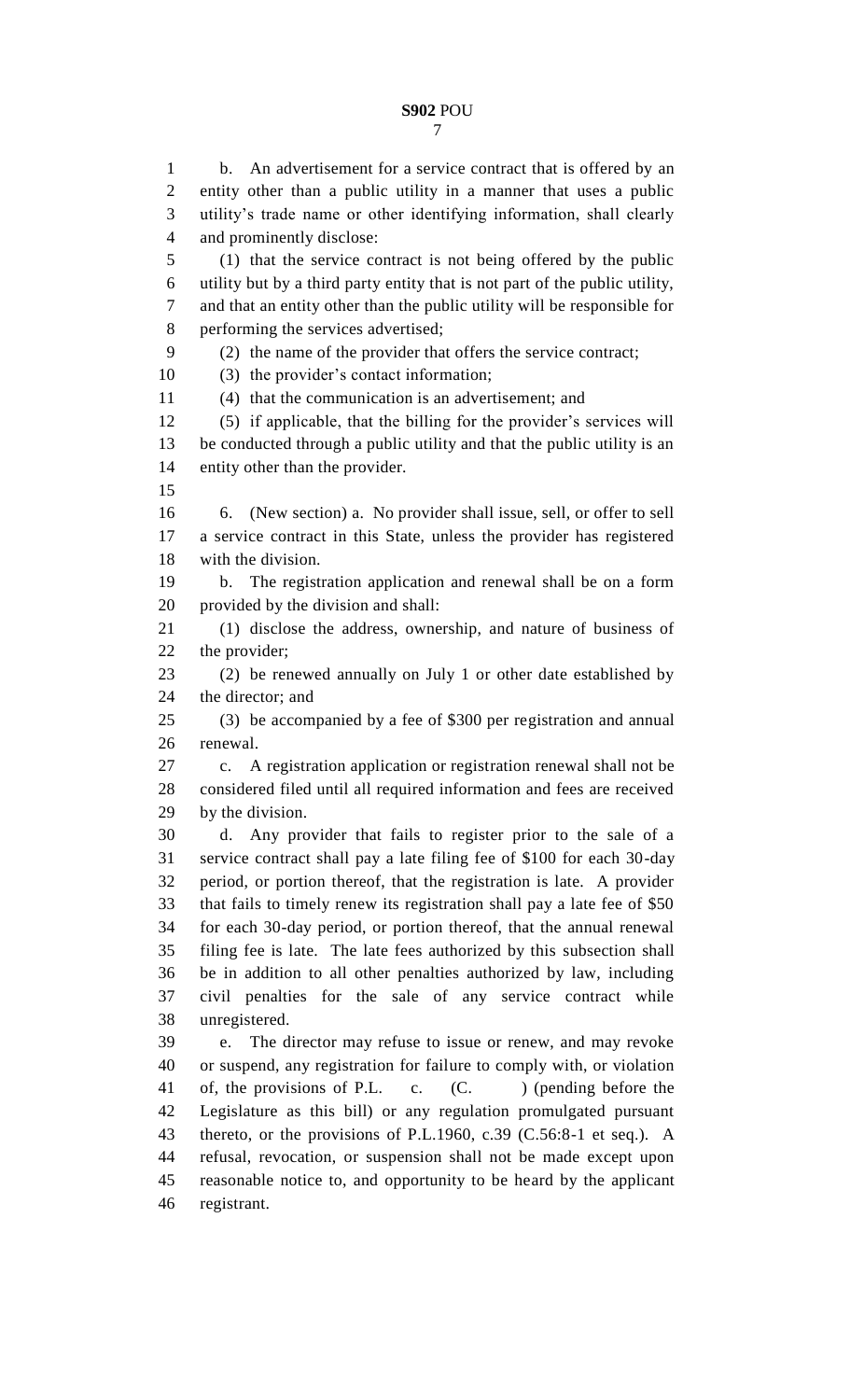7. (New section) The division may publish any non- confidential information regarding any provider registered, or required to be registered, under section 6 of P.L. , c. (C. ) (pending before the Legislature as this bill) on a publicly accessible webpage operated by the division.

 8. (New section) a. Any provider that sells or offers to sell any service to a consumer pursuant to a service contract the term of which is a specified period of 12 months or longer and that automatically renews for a specified period of more than one month, unless the consumer cancels the contract, shall provide the consumer with written or electronic notification of the automatic renewal provision. Notification shall be provided to the consumer not less than 30 days nor more than 60 days before the cancellation deadline pursuant to the automatic renewal provision. This notification shall disclose clearly and conspicuously:

 (1) that unless the consumer cancels the contract the contract will automatically renew; and

 (2) methods by which the consumer may obtain details of the automatic renewal provision and cancellation procedure, whether by contacting the provider at a specified telephone number or address, by referring to the contract, or by any other method. Such methods shall include, for each consumer, at least one address to which written cancellation requests may be addressed, one phone number that consumers may call to cancel, and one online method of cancellation.

 b. As part of the provider's routine business practice, where the business has failed for any reason to comply with the provisions of this section, the contract holder may cancel the contract and receive the unearned portion of the contract subject to the automatic renewal provision, which amount shall be refunded as of the date on which the provider is notified of the error.

 c. The provider shall provide written or electronic notification to the consumer not less than 30 days nor more than 60 days before any change in the procedures required of the consumer to cancel the automatic renewal provision.

 d. All cancellation requests will be acknowledged within five business days of receipt and honored within 10 business days of receipt, and applied as of the date of receipt or, if permitted by the service contract, applied at the end of the holder's monthly billing cycle.

 e. Nothing in this section shall be construed to prevent a contract holder from recovering on a claim that would be valid and covered had the provider acted in compliance with P.L., c. (C. ) pending before the Legislature as this bill).

 9. (New section) The Director of the Division of Consumer Affairs in the Department of Law and Public Safety may